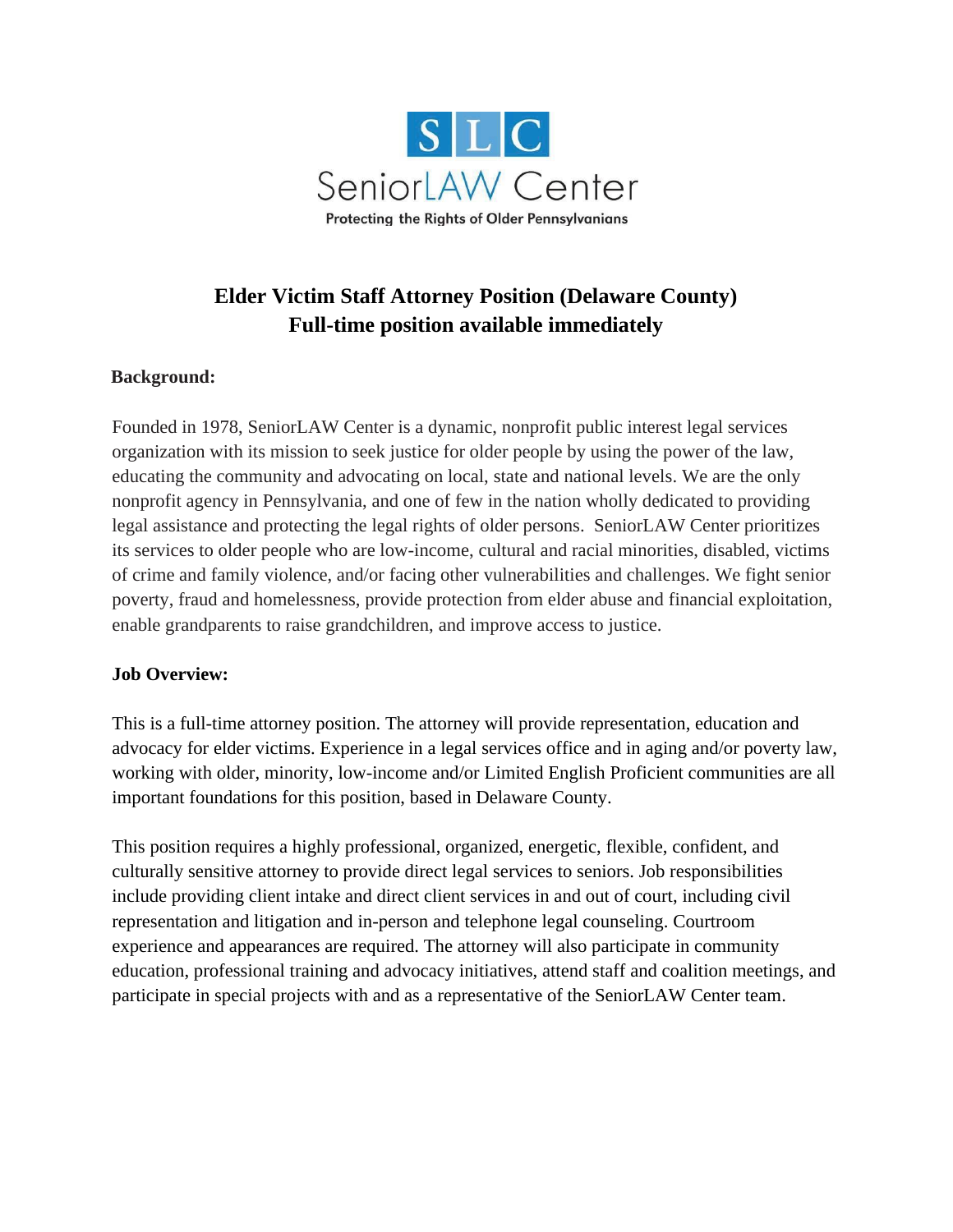All members of the SeniorLAW Center team participate in resource development and fundraising initiatives, events, writing, and reporting, as we foster a culture of philanthropy that supports our work for older people.

Reports to: Director, Victim Services and Assistant Director, Victim Services.

# **RESPONSIBILITIES INCLUDE:**

### A. Client Representation

- a. Provide individual legal advice over the phone and in person. Gather any additional information to render legal opinion or to take case as an extended representation.
- b. Provide civil legal assistance, including filing and pursuing protection from abuse petitions (for homebound, disabled and frail senior victims) and related litigation, revocation and replacement of powers of attorney, filing of and representing victims of financial exploitation and abuse in other civil legal matters arising directly out of the victimization to ensure the economic security of the client, including ejectment actions, landlord tenant matters, reverse mortgage foreclosures, spousal support actions, kinship/custody matters, debt collection and consumer issues. Analyze all available civil remedies and options and discuss and pursue as client desires.
- c. Provide information about how any criminal proceedings may impact civil litigation. Where required, work with police and Assistant District Attorneys in pursuit of prosecution of matter.
- d. Assess holistic legal needs of clients and where necessary refer to appropriate legal resources to attend to those legal needs. Where other programs within SeniorLAW Center can address these legal needs, refer to the appropriate project within SeniorLAW Center.
- e. Work with elder victim legal advocate to provide appropriate safety planning; including other legal tools necessary to ensure the safety of the victim.
- f. Assist in preparing informational brochures for clients.
- g. Complete required paperwork/case management software records on all cases and referrals.

# B. Community Education

- a. Develop and present legal education workshops to senior citizens to prevent victimization, identify victims and promote self-identification and provide or refer them to needed services.
- b. Plan, organize and carry out special outreach events.
- c. Coordination with elder victim legal advocate and Director, Victim Services to update website, E-News and other communication tools.